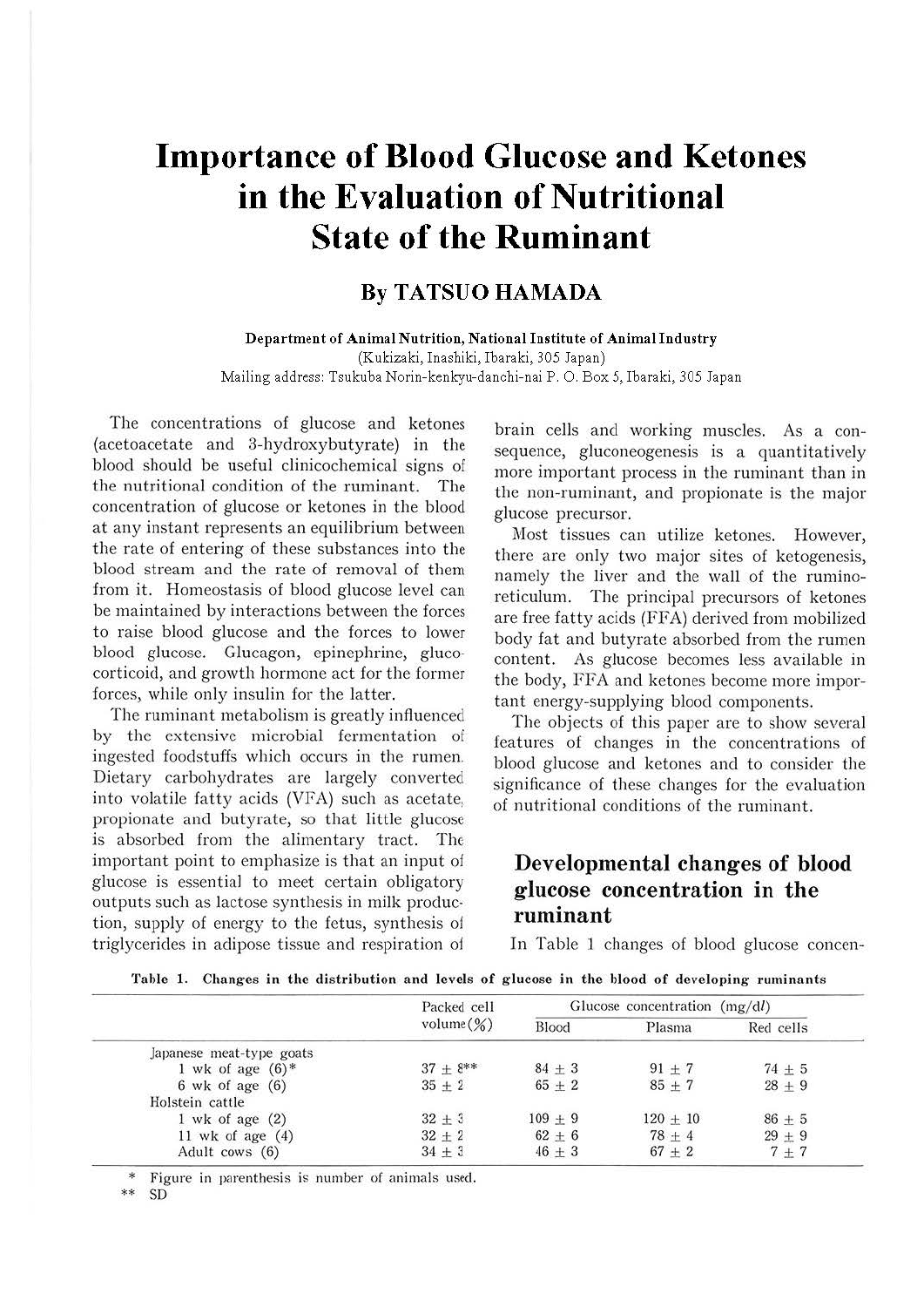trations in whole blood, plasma and red cells are shown from our experiments.<sup>2,15)</sup> The fall in blood glucose concentration involves two components, the loss of glucose from the red cells, and a slower decline in plasma glucose concentration. The decline in blood glucose is closely paralleled by a fall in blood potassium, most of which is due to a loss of potassium from the red cells. For example, the potassium concentrations of the red cells of 1-week-old calves, those of 11-week-old calves and those of adult cows were  $95\pm2$  (SD),  $21\pm3$  and  $25\pm3$  mEq $\ell$ , respectively. The changes in glucose and potassium contents of the red cells are associated with the replacement of fetal cells by an adult type cells.<sup>11)</sup> The fetal cells show different membrane transport characteristics from those of adults. This applies to glucose transport and mineral transport.

In Table 2 plasma glucose concentrations of fed ruminants are summarized from our various experiments.<sup>2,7,9)</sup> Plasma glucose concentration of goat fetuses in the late pregnancy is exceedingly low, but plasma fructose concentration of these fetuses is  $74\pm 25$  (SD) mg/dl. After the birth fructose in the fetal plasma is rapidly replaced by glucose.

During the postnatal period in which only milk or Jiquid milk replacer is fed, the carbohydrate metabolism of the ruminant resembles that of the non-rumjnant, since the forestomach (rumen, reticulum and omasum} remains to be immature. As milk enters directly into the abomasum via closure of the esophageal groove, the suckling ruminant exhibits alimentary hyperglycemia after milk consumption. In the experiments using the kid and calf, the suckling ruminant shows the ability to synthesize glucose from propionate or amino acids as well as the weaned ruminant.<sup>13,15)</sup> In our experiment in which the ruminoreticular compartment of the kid has been surgically removed, the ruminant can survive more than a year as a single-stomached animal by eating palatable solid food.<sup>3)</sup> Postprandial plasma glucose concentration of 119  $mg/dl$  is noted in this rumenectomized goat at 1.2 years of age.

If the amount of milk is restricted and solid foods are given, solid consumption increases at 3 to 6 weeks of age. The increase in solid consumption induces rapid forestomach development. A high positive correlation of 0.82 is obtained between the cumulative solid intake and the ruminoreticular development in the young goat.4> Early weaning of dairy calves from  $3$  to  $6$  weeks of age has been reported.<sup>2)</sup> After weaning major source of energy of the ruminant changes from milk to VFA.

Feeding programs have an influence upon the decreasing patterns of blood or plasma glucose in young calves. At the age of weaning the calves seem to suffer most severely from the shortage of gluconeogenic substances, and the hypoglycemic conditions may become a stimulus for an increased solid intake by the mechanism based on chemostatic regulation. In this case glucose concentration in plasma may be more susceptible to nutritional balance of glucose pool in the body than that in whole blood or red cells. 2l

In contrast to young calves, mature cows do not show the postprandial hyperglycemia even after ingestion of milk. In our experiment using a rumen-bypassed lactating cow, plasma glucose concentration does not rise in the post-feeding period.<sup>7)</sup> We suspect an alteration of carbohydrate metabolism in the mature cow, in which much of alimentary source of glucose might be

Table 2. Jugular plasma glucose concen**trations of fed ruminants** 

|                                      | Plasma glucose<br>concentration<br>mg/dl |
|--------------------------------------|------------------------------------------|
| Japanese meat-type goats             |                                          |
| Fetuses                              | $14 \pm 6^{*}(3)$                        |
| Suckling animals of 1-3 days of      |                                          |
| age                                  | $104 \pm 19(6)$                          |
| Milk-fed animals of 5 wk of age      | $84 \pm 21(6)$                           |
| Weaned animals of 12 wk of age       | $60 \pm 1(3)$                            |
| Japanese beef cattle (Wagyu)         |                                          |
| Suckling animals of 1-2 wk of age    | $133 \pm 22(8)$                          |
| Early-weaned animals of 11 weeks     |                                          |
| of age                               | $107 \pm 12(4)$                          |
| Mature nursing cows                  | $70 \pm 10(8)$                           |
| Holstein cows                        |                                          |
| Rumen-bypassed heifers               | $82 \pm 4(4)$                            |
| Rumen-bypassed lactating cows        | $68 \pm 2(4)$                            |
| Dexamethasone-injected cows          | $111 \pm 8(6)$                           |
| (24 hr post-injection of 10 mg Dex.) |                                          |

 $*$  SD<br> $*$  Fig

Figure in parenthesis is number of animals used.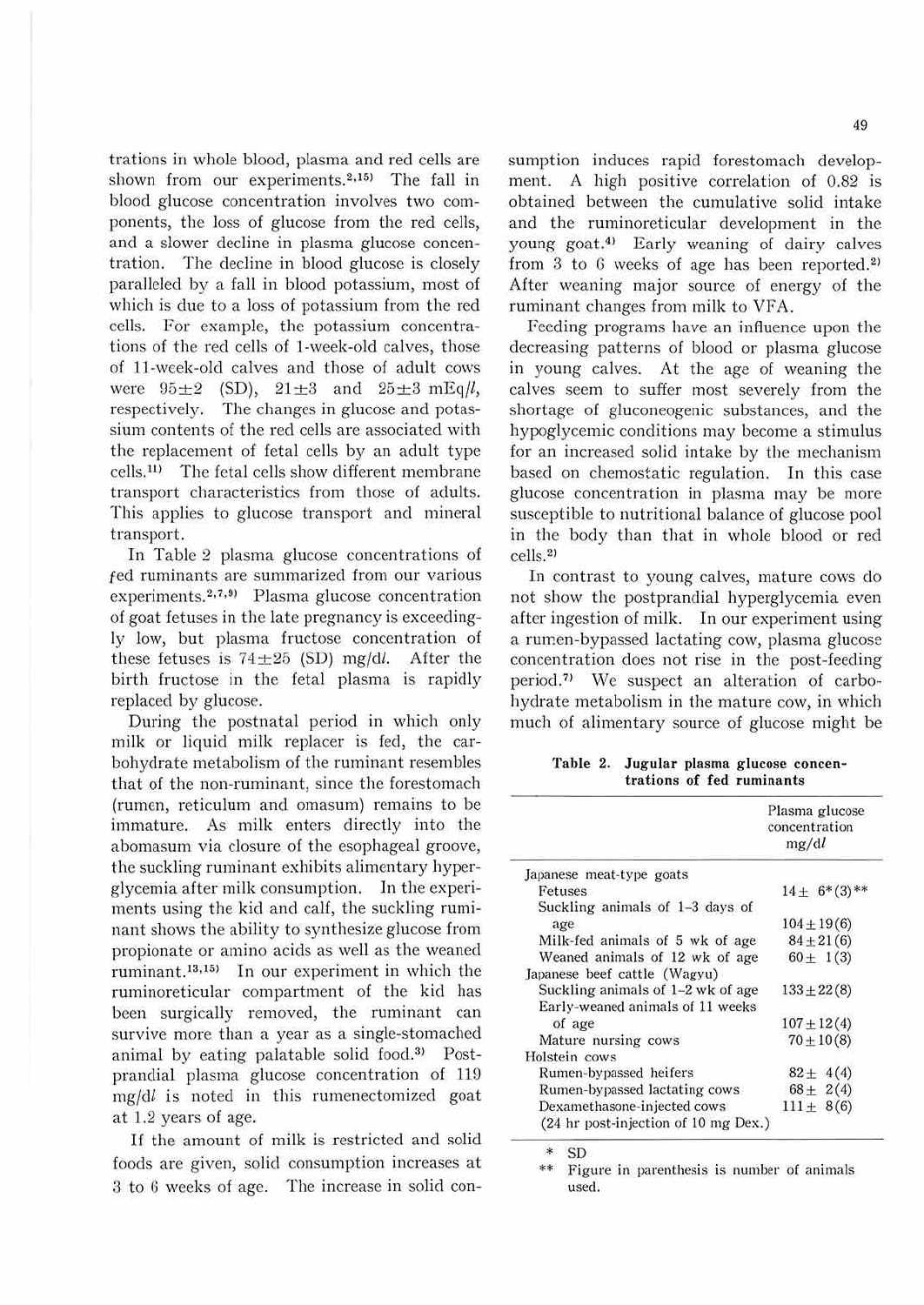metabolized to lactate or other metabolites in the brush border of small intestine cells. Intraruminal administration of  $500 g$  of 1,2-propanediol to lactating cows shows the tendency to increase the plasma glucose concentration by  $7 \text{ mg}/\text{d}l$  in  $4 \text{ hr}$  post-feeding.<sup>5)</sup> Intramuscular injection of 10 mg dexamethasone induces the hyperglycemia (Table 2) in 24 hr post-injection. In this case diminished glucose utilization may ,occur rather than increased gluconeogenesis. Except the pharmacological treatments it is difficult for the lactating cow to raise blood .glucose concentration by any feeding treatment.

### **Significance of jugular plasma glucose and ketone concentrations in the ruminant**

In the lactating cow the plasma glucose con centration is very sensitive to the uptake of VFA from the rumen and to their subsequent metabolism. The glucose requirement is continuously high in relation to the dietary supply of glucogenic substances. As a consequence the balance in carbohydrate metabolism may be precarious.

In Table 3 plasma glucose, ketone and FFA -concentrations of normal lactating cows, spontaneously ketotic cows and diabetic goats are shown from our original data, $5,6$ <sup>3</sup> The values of normal lactating cows serve as controls. Intraruminal administration of 500 ml tributyrin (glyceryl tributyrate) to normal lactating cows before morning feeding causes temporary decrease in plasma glucose concentration and temporary increase in plasma ketone concentration.<sup>8)</sup> Maximum changes of these values are at 3 hr post-administration, and these changes disappear at 24 hr post-administration. Plasma insulin concentrations increase from  $13\pm5$  (SD)  $\mu$ U/ml (pre-administration) to  $85\pm59$  at 3 hr post-administration. The appetite of the cows is not depressed by this treatment. Storry and Rook14> note the considerable decrease and increase in plasma glucose concentration of lactating cows associated with the butyric and propionic acid infusions respectively.

The changes of plasma glucose and ketone concentrations of spontaneously ketotic cows appear to be similar to those of tributyrintreated cows. However, in the ketotic cows, the appetite is depressed; insulin secretion can be depressed; and plasma FFA concentration is elevated.<sup>6)</sup> In the ketotic cows, overproduction of ketones may be caused primarily by greater oxidation of FFA in the liver, because ketone production from the alimentary source of butyrate at the ruminal wall may be depressed by loss of appetite. Alloxan-diabetic goats differ from ketotic cows in the plasma glucose concentration. Diabetic goats exhibit much higher glucose concentration than normal or ketotic cows due to the lack of insulin-mediated glucose utilization processes.

In cows fed high-concentrate diets there is a changed pattern of rumen fermentation resulting in higher rates of propionate production and a lower ratio of acetate/propionate. This gives rise to higher levels of blood glucose and higher glucose entry rates than when a normal high roughage diet is fed.<sup>1)</sup> In Table 4 postprandial changes of plasma glucose and ketone concentrations of high-producing cows feel high-

**Table** 3. **Jugular plasma glucose, ketones and free fatty acids concentrations of normal lactating cows, spontaneously ketotic cows, and diabetic goats** 

|                                                                             | Glucose<br>mg/dl   | Acetoacetate<br>m <sub>M</sub> | 3-Hydroxybutyrate<br>mM | Free fatty acids<br><b>m</b> M |
|-----------------------------------------------------------------------------|--------------------|--------------------------------|-------------------------|--------------------------------|
| Normal lactating cows<br>(Before morning feeding)                           | $64 \pm 5*(83)$ ** | $0.05 \pm 0.02(54)$            | $0.39 \pm 0.12(58)$     | $0.29 \pm 0.24(7)$             |
| Normal lactating cows<br>(3 hr post-administration of<br>500 ml tributyrin) | $34 \pm 8(6)$      | $0.80 \pm 0.16(6)$             | 4.19 ± 0.32 $(6)$       | $0.19 \pm 0.08$ (6)            |
| Spontaneously ketotic cows                                                  | $30 \pm 11(19)$    | $1.09 \pm 0.48(19)$            | $4.65 \pm 1.47(19)$     | $0.99 \pm 0.38(19)$            |
| Alloxan-diabetic goats<br>(3 months of age)                                 | $208 \pm 41(30)$   | $0.71 \pm 0.59(30)$            | $2.98 \pm 2.77(30)$     | $1.68 \pm 0.66(30)$            |

 $SD$ 

Number of animals used for the determination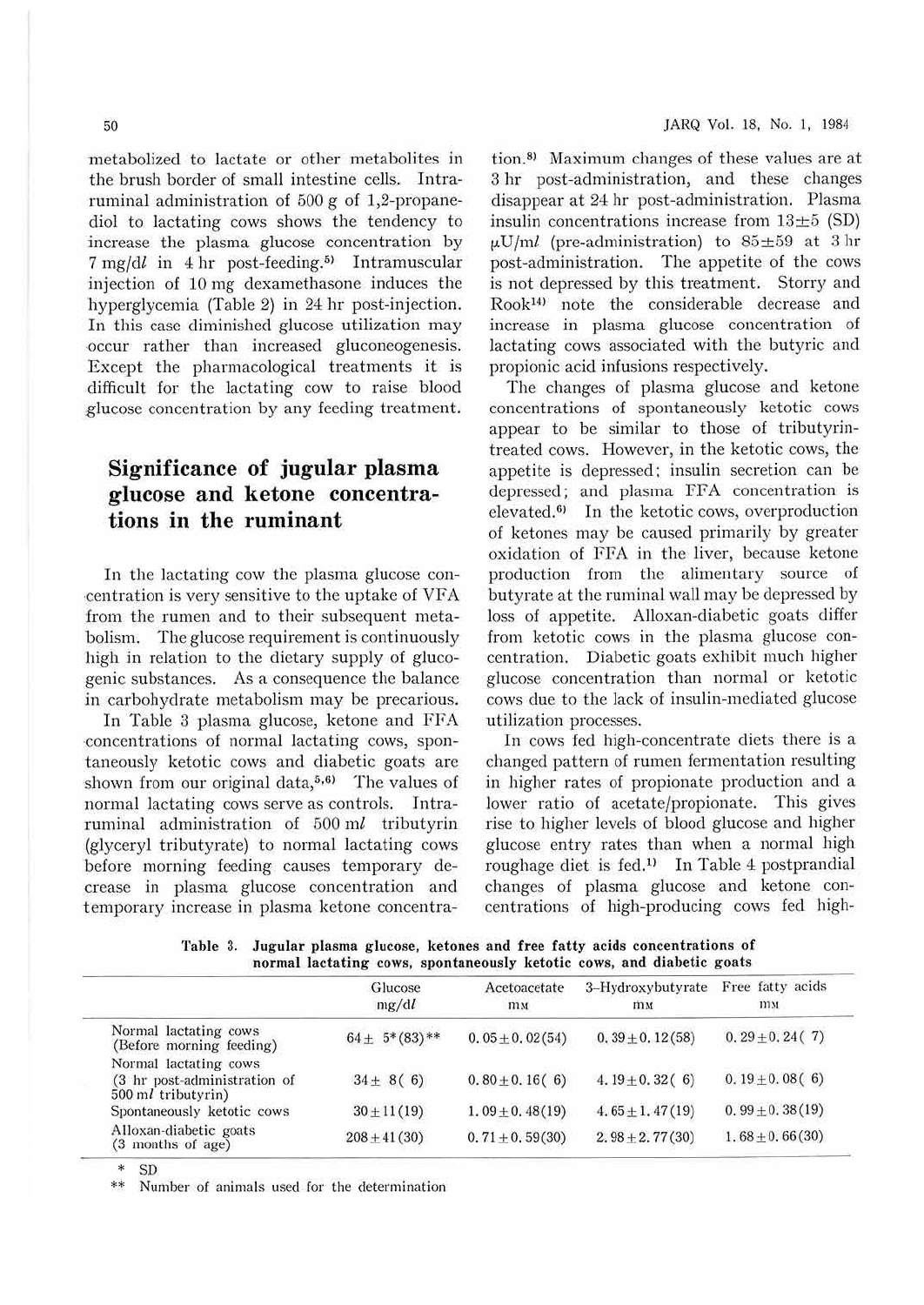|                        | Glucose       | Acetoacetate               | 3-Hydroxybutyrate          |
|------------------------|---------------|----------------------------|----------------------------|
|                        | mg/dl         | m <sub>M</sub>             | m <sub>M</sub>             |
| Before morning feeding | $66 + 6^{*a}$ | $0.05 + 0.01$ <sup>c</sup> | $0.51 + 0.22^{\circ}$      |
| 1 hr post-feeding**    | $60 + 6b$     | $0.09 + 0.03d$             | $0.70 + 0.32^a$            |
| 3 hr post-feeding      | $58 + 9^b$    | $0.11 + 0.04d$             | $0.97 + 0.37$ <sup>d</sup> |
| 5 hr post-feeding      | $61 \pm 8$    | $0.10 + 0.05$ <sup>d</sup> | $0.99 + 0.31b,d$           |

**Table 4. Postprandial changes of jugular plasma glucose and ketone concentrations**  of 12 lactating cows which produced  $27 \pm 5$  (SD) kg milk daily at about

 $*$  SD

This means 1 hr after the start of morning feeding. There were significant differences between the figures denoted by a and b  $(P<0.05)$  and by c and d  $(P<0.01)$ .

concentrate diets are shown from our unpublished data. Plasma glucose level decreases in several hours after intake of high-concentrate diets. The same trend has been shown in the literature.<sup>12,16)</sup>

In Table 4 plasma ketone level increases gradually in the post-feeding period. There are negative correlations of  $-0.68$  and  $-0.62$  between plasma glucose and plasma acetoacetate and between plasma glucose and plasma 3-hydroxybutyrate concentration, respectively. According to Radloff et al. $10$ <sup>10</sup>, in the lactating cow, blood glucose level is a controlling factor in ketogenesis. At low glucose levels ketogenesis increases, whether it be from rumen acids in the fed animal or FFA in the fasted animal

Although plasma glucose concentration decreases to some extent postprandially as shown in Table 4, it must return to the pre-feeding level after about 5 or 7 hr post-feeding. Supply of gluconeogenic materials such as propionate and amino acids must be prerequisite for this. As shown in Table 3, the extent of change in plasma ketone concentration is much larger than that in plasma glucose concentration. So plasma ketone level may become a useful index for the sufficiency in meeting glucose requirement of the ruminant. During 24-hr period the homeostatic control of blood glucose and ketone concentrations must be maintained in the ruminant. Nutritional and management cares are important for this.

#### $Ref$ erences

I} Annison, E. F., Bickerstaffe, R. & Linzell, J. L.: Glucose and fatty acid metabolism in cows producing milk of low fat content. *J. Agr. Sci.*, 82, 87-95

(1974).

- 2) Hamada, T. et al.: Significance of blood glucose levels in the early-weaned daixy calves. *Bull. Nat. 111st. Anim. 111d.,* 18, 1-6 (1968).
- 3) Hamada, T.: Feed utilization and anatomical adaptation of kids after removal of compartments of forestomach or omasal laminae. J. *Dairy Sci.,*  56, 473-483 (1973).
- 4) Hamada, T., Maeda, S. & Kameoka, K.: Factors influencing growth of rumen, liver, and other organs in kids weaned from milk replacers to solid foods. *] . Dairy Sci.*, 59, 1110-1118 (1976).
- 5) Hamada, T. et al.: Effects of the administration of 1,2-propanediol or magnesium oxide on milk and blood components of lactating cows. Bull. Nat. *Inst. Anim. Ind.*, 35, 57-60 (1979) [In Japanese with English summary].
- 6) Hamada, T., Ishii, T. & Taguchi, S.: Blood changes of spontaneously ketotic cows before and four hours after administration of glucose, xylitol, J,2 propanediol, or magnesium propionate. *J. Dairy* Sci., 65, 1509-1513 (1982).
- 7) Hamada, T. et al.: Observations on blood and milk components of rumen-bypassed cow fed skimmilk or whole milk. *Bull. Nat. Inst. Anim. Ind.*, 40, 45- 49 (1983).
- 8) Hamada, T. et al.: Counteractive effects of propionate or 1,2-propanediol against hypoglycemia and ketonemia of tributyrin-treated cows. *J. Dairy Sci.*, 67 (1984) (In press}.
- 9) Matsumoto, M. & Hamada, T.: Effects of starvation on hepatic and muscular glycogen contents of weaned kids. *Jpn. ] . Zoofcch. Sci. ,* 53, 574-578 (1982).
- 10) Radloff, H. D., Schultz, L. H. & Hoekstra, \\r. G.: Relationship of plasma free fatty acids to other blood components in ruminants under various physiological conditions. *J. Dairy Sci.*, 49, 179-182 (1966).
- 11) Reid, R. L.: Studies on the carbohydrate metabolism of sheep. VI. Interrelationships between changes in the distribution and levels of glucose and in the levels of volatile fatty acid in the blood of lambs. *Aust. J. Agr. Res.,* 4, 213-223 (1953).
- 12) Ross, J. P. & Kitts, W. D.: Relationship between postprandial plasma. volatile fatty acids, glucose and insulin levels in sheep fed different feeds. *J*.